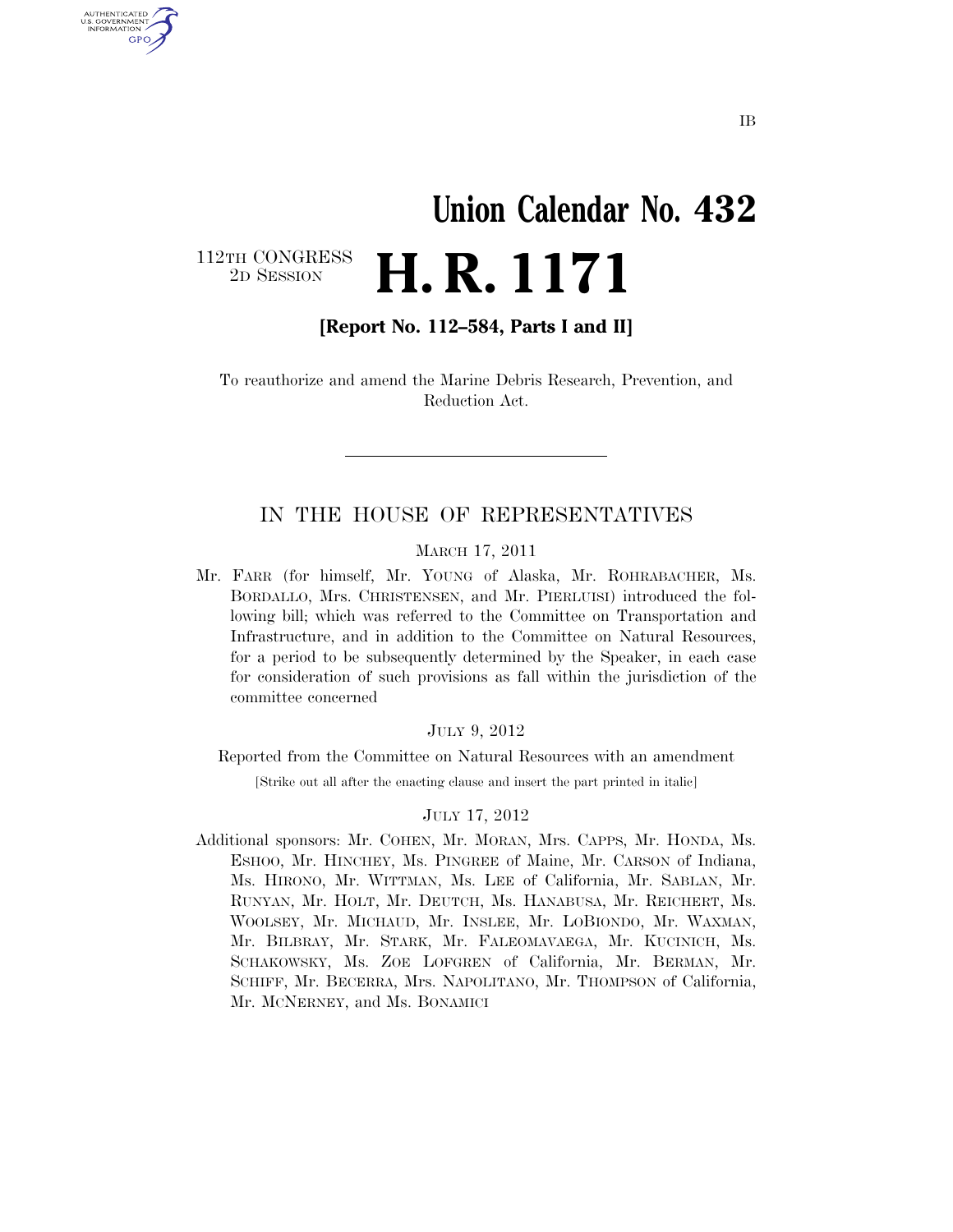JULY 17, 2012

Reported from the Committee on Transportation and Infrastructure with an amendment

[Strike out all after the enacting clause and insert the part printed in boldface roman]

[For text of introduced bill, see copy of bill as introduced on March 17, 2011]

## **A BILL**

To reauthorize and amend the Marine Debris Research, Prevention, and Reduction Act.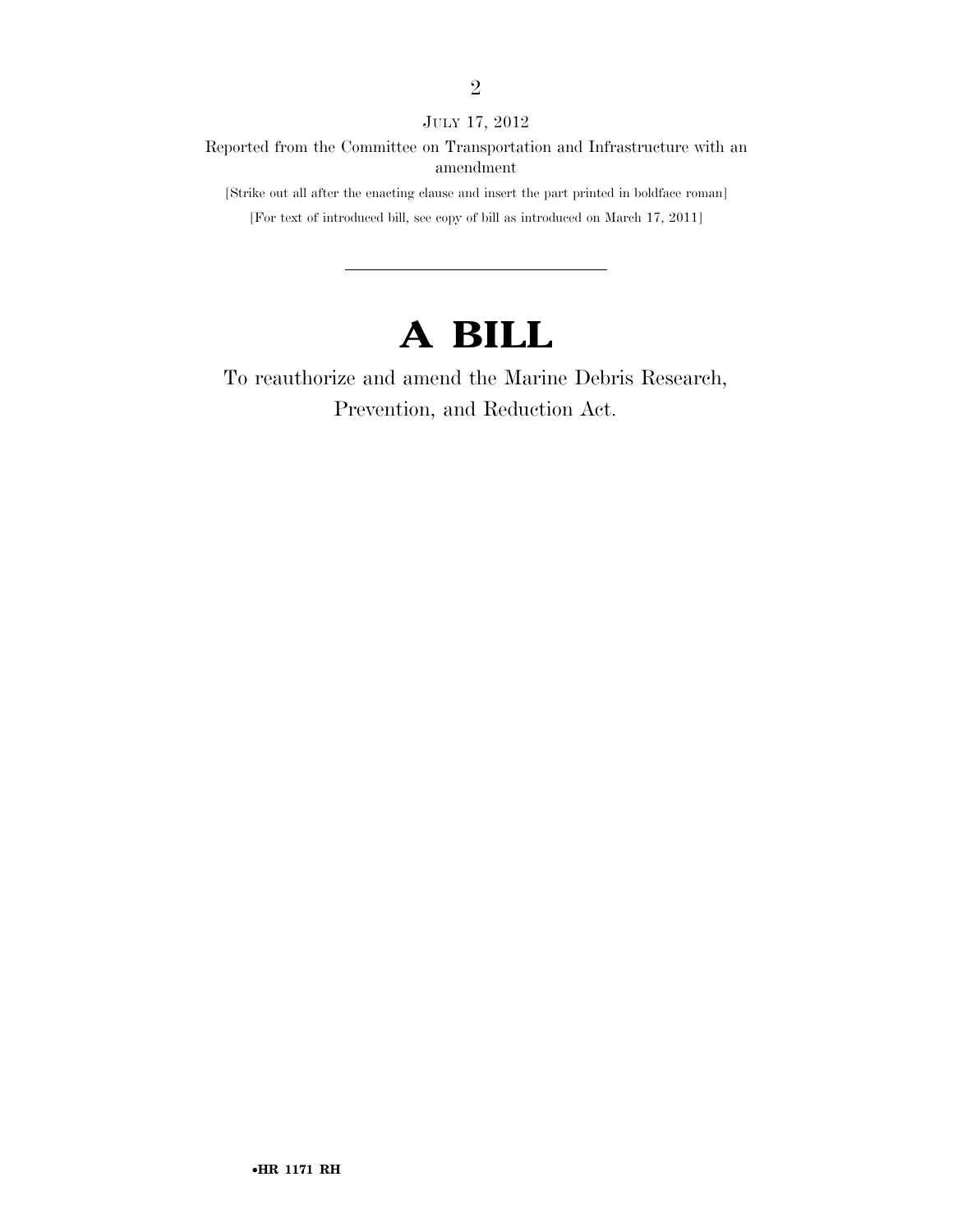*Be it enacted by the Senate and House of Representa- tives of the United States of America in Congress assembled, SECTION 1. SHORT TITLE.* 

 *This Act may be cited as the ''Marine Debris Act Amendments of 2012''.* 

#### *SEC. 2. REFERENCES.*

 *Except as otherwise expressly provided, whenever in this Act an amendment is expressed as an amendment to a section or other provision, the reference shall be considered to be made to a section or other provision of the Marine Debris Research, Prevention, and Reduction Act (33 U.S.C. 1951 et seq.), as in effect immediately before the enactment of this Act.* 

#### *SEC. 3. SHORT TITLE AMENDMENT.*

 *Section 1 (33 U.S.C. 1951 note) is amended by strik-ing ''Research, Prevention, and Reduction''.* 

### *SEC. 4. PURPOSE.*

 *Section 2 (33 U.S.C. 1951) is amended to read as fol-lows:* 

### *''SEC. 2. PURPOSE.*

 *''The purpose of this Act is to address the adverse im- pacts of marine debris on the United States economy, the marine environment, and navigation safety through identi- fication, determination of sources, assessment, prevention, reduction, and removal of marine debris.''.*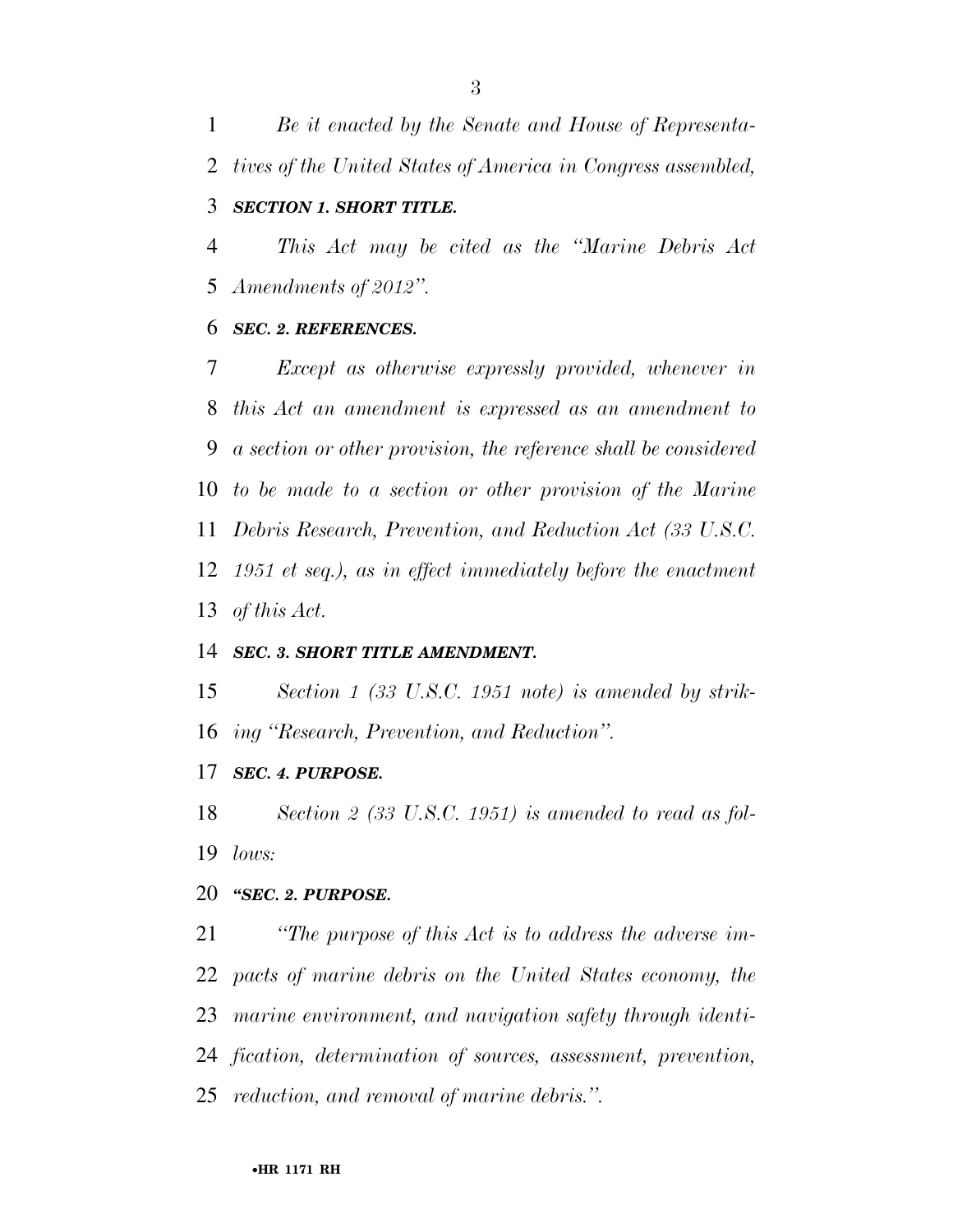| 1              | <b>SEC. 5. NOAA MARINE DEBRIS PROGRAM.</b>                    |
|----------------|---------------------------------------------------------------|
| $\overline{2}$ | (a) NAME OF PROGRAM.—                                         |
| 3              | (1) IN GENERAL.—Section 3 (33 U.S.C. 1952) is                 |
| $\overline{4}$ | $amended -$                                                   |
| 5              | $(A)$ in the section heading by striking                      |
| 6              | "PREVENTION AND REMOVAL"; and                                 |
| 7              | $(B)$ in subsection $(a)$ —                                   |
| 8              | $(i)$ by striking "Prevention and Re-                         |
| 9              | moval Program to reduce and prevent" and                      |
| 10             | inserting "Program to identify, determine                     |
| 11             | sources of, assess, prevent, reduce, and re-                  |
| 12             | move"; and                                                    |
| 13             | $(ii)$ by inserting "the economy of the                       |
| 14             | United States," after "marine debris on";                     |
| 15             | and                                                           |
| 16             | $(iii)$ by inserting a comma after "envi-                     |
| 17             | ronment".                                                     |
| 18             | (2) CONFORMING AMENDMENT.—Paragraph (7)                       |
| 19             | of section $\ddot{7}$ (33 U.S.C. 1956) is amended by striking |
| 20             | "Prevention and Removal".                                     |
| 21             | (b) PROGRAM COMPONENTS.—Section $3(b)$ (33 U.S.C.             |
| 22             | $1952(b)$ ) is amended to read as follows:                    |
| 23             | "(b) PROGRAM COMPONENTS.—The Administrator,                   |
| 24             | acting through the Program and subject to the availability    |
|                | 25 of appropriations, shall—                                  |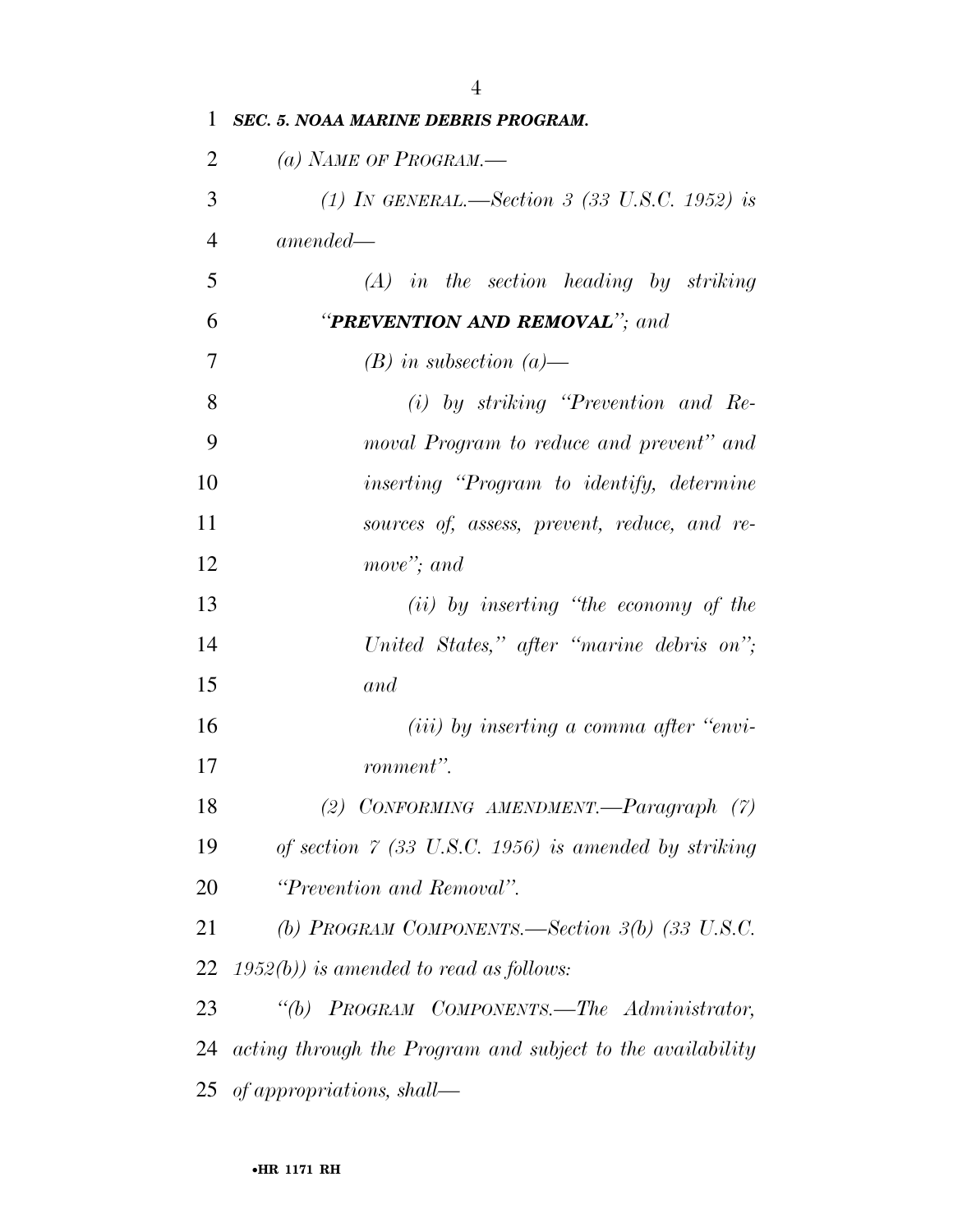| $\mathbf{1}$   | $\lq(1)$ identify, determine sources of, assess, pre-   |
|----------------|---------------------------------------------------------|
| $\overline{2}$ | vent, reduce, and remove marine debris, with a focus    |
| 3              | on marine debris posing a threat to living marine re-   |
| $\overline{4}$ | sources and navigation safety;                          |
| 5              | $\lq(2)$ provide national and regional coordination     |
| 6              | to assist States, Indian tribes, and regional organiza- |
| 7              | tions in identification, determination of sources, as-  |
| 8              | sessment, prevention, reduction, and removal of ma-     |
| 9              | rine debris;                                            |
| 10             | $\lq(3)$ undertake efforts to reduce adverse impacts    |
| 11             | of lost and discarded fishing gear on living marine     |
| 12             | resources and navigation safety, including—             |
| 13             | $"(A)$ research and development of alter-               |
| 14             | natives to gear posing threats to the marine en-        |
| 15             | vironment, and methods for marking gear used            |
| 16             | in specific fisheries to enhance the tracking, re-      |
| 17             | covery, and identification of lost and discarded        |
| 18             | gear; and                                               |
| 19             | $\lq\lq(B)$ development of effective nonregulatory      |
| 20             | measures and incentives to cooperatively reduce         |
| 21             | the volume of lost and discarded fishing gear and       |
| 22             | to aid in its recovery; and                             |
| 23             | $"(4)$ undertake outreach and education of the          |
| 24             | public and other stakeholders on sources of marine de-  |
| 25             | bris, threats associated with marine debris, and ap-    |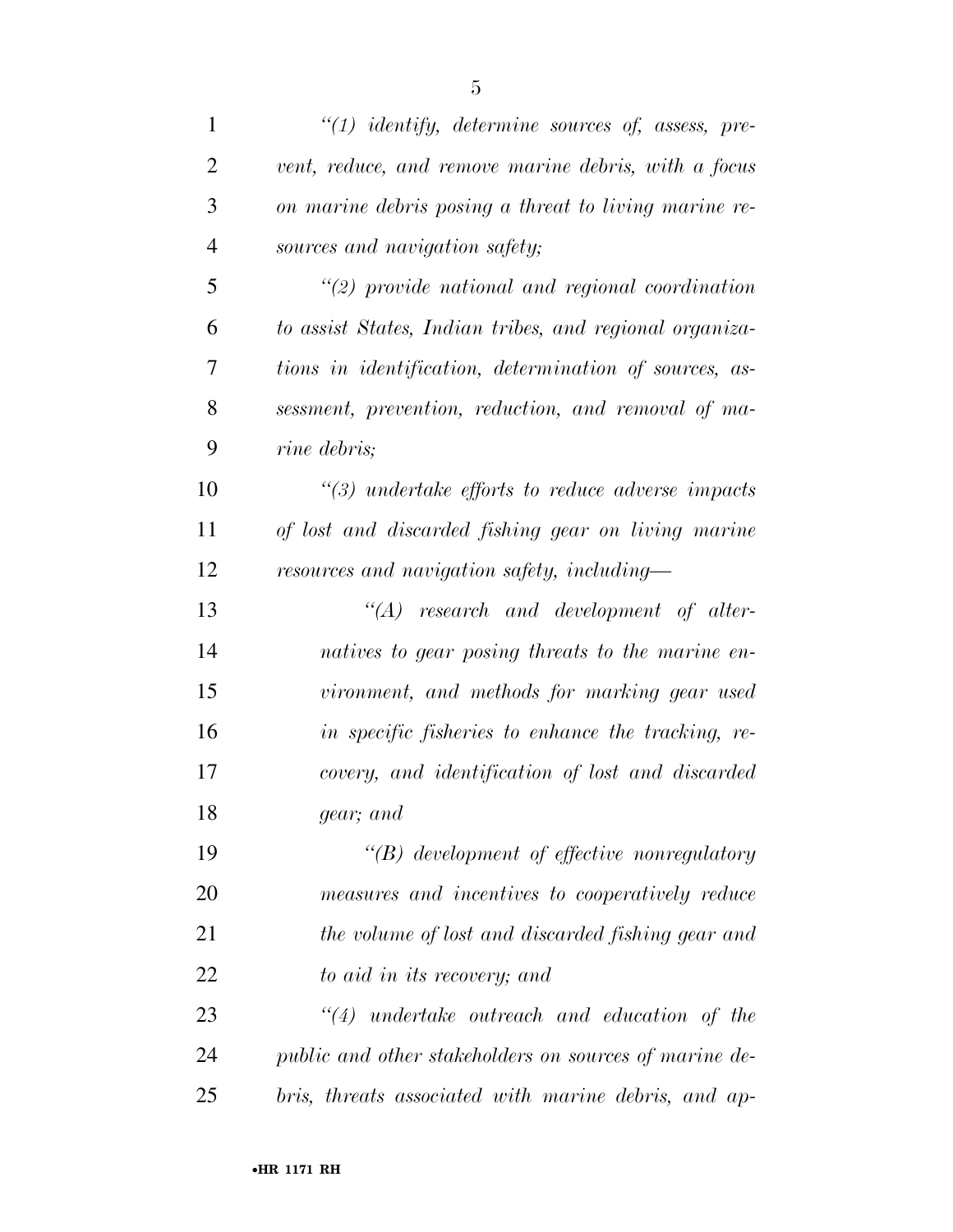| proaches to identify, determine sources of, assess, pre- |
|----------------------------------------------------------|
| vent, reduce, and remove marine debris and its ad-       |
| verse impacts on the United States economy, the ma-      |
| rine environment, and navigational safety, including     |
| outreach and education activities through public-pri-    |
| <i>vate initiatives.</i> ".                              |
| (c) GRANT CRITERIA AND GUIDELINES.—Section $3(c)$        |
| $(33 \text{ U.S.C. } 1952(c))$ is amended—               |
| (1) in paragraph (1), by striking "section $2(1)$ "      |
| and inserting "section $2$ ";                            |
| $(2)$ by repealing paragraph $(5)$ ; and                 |
| $(3)$ by redesignating paragraphs $(6)$ and $(7)$ as     |
| paragraphs $(5)$ and $(6)$ .                             |
| <b>SEC. 6. PROGRESS REPORTS.</b>                         |
| Section $5(c)(2)$ (33 U.S.C. 1954(c)(2)) is amended—     |
| (1) by striking "ANNUAL PROGRESS REPORTS.—               |
| " and all that follows through "thereafter" and insert-  |
| ing "BIENNIAL PROGRESS REPORTS.—Biennially";             |
| and                                                      |
| $(2)$ by inserting "Natural" before "Resources".         |
| SEC. 7. CONFIDENTIALITY OF SUBMITTED INFORMATION.        |
|                                                          |
| Section $6(2)$ (33 U.S.C. 1955(2)) is amended by strik-  |
| ing "by the fishing industry".                           |
| <b>SEC. 8. MARINE DEBRIS DEFINITION.</b>                 |
|                                                          |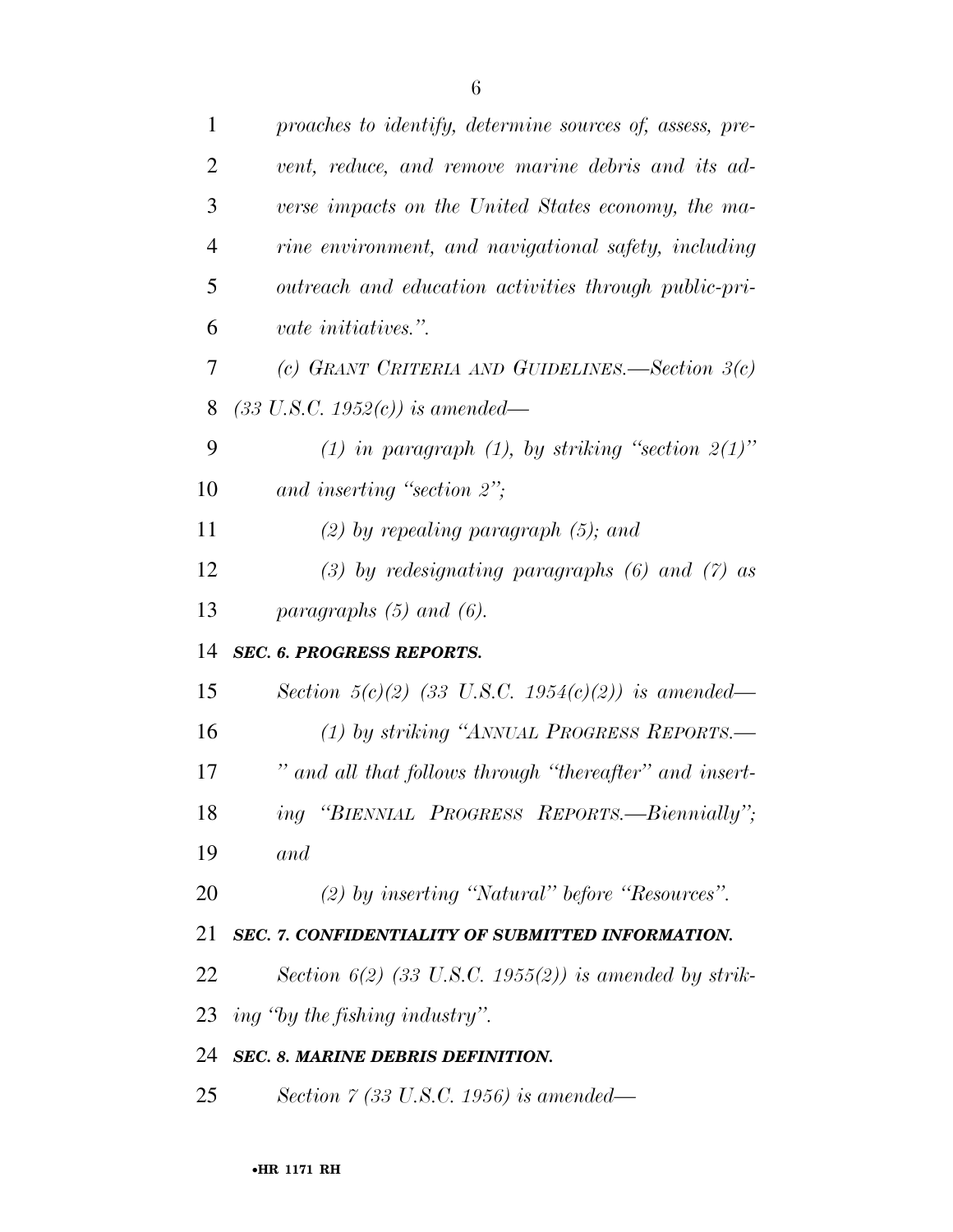| 1              | $(1)$ by redesignating paragraph $(3)$ as para-         |
|----------------|---------------------------------------------------------|
| $\overline{2}$ | graph (9), and moving such paragraph to appear          |
| 3              | after paragraph $(8)$ ; and                             |
| $\overline{4}$ | $(2)$ by inserting after paragraph $(2)$ the fol-       |
| 5              | lowing:                                                 |
| 6              | "(3) MARINE DEBRIS.—The term 'marine debris'            |
| 7              | means any persistent solid material that is manufac-    |
| 8              | tured or processed and directly or indirectly, and in-  |
| 9              | tentionally or unintentionally, disposed of or aban-    |
| 10             | doned into the marine environment or the Great          |
| 11             | Lakes.".                                                |
| 12             | SEC. 9. AUTHORIZATION OF APPROPRIATIONS.                |
| 13             | Section 9 (33 U.S.C. 1958) is amended—                  |
| 14             | $(1)$ by striking "are" and inserting "is";             |
| 15             | $(2)$ by striking "2006 through 2010" and all that      |
| 16             | follows through " $(1)$ " and inserting "through fiscal |
| 17             | year $2015$ "; and                                      |
| 18             | (3) in paragraph $(1)$ , by striking "\$10,000,000"     |
| 19             | and inserting $\frac{4}{54,900,000}$ .                  |
|                | 20 SECTION 1. SHORT TITLE.                              |
| 21             | This Act may be cited as the "Marine De-                |
|                | 22 bris Act Amendments of 2012".                        |
|                | 23 SEC. 2. REFERENCES.                                  |
| 24             | Except as otherwise expressly provided,                 |
|                | 25 whenever in this Act an amendment is ex-             |
|                |                                                         |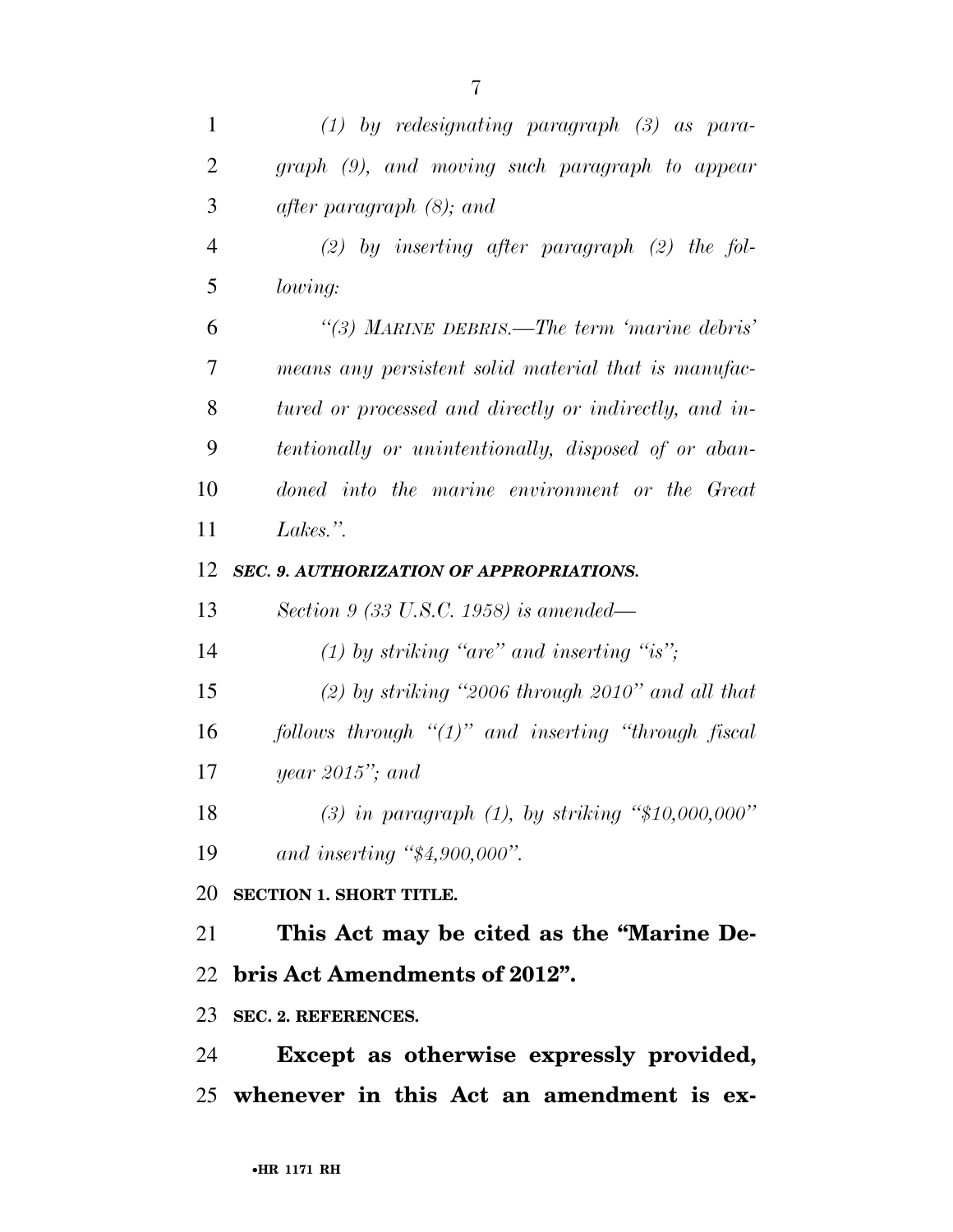**pressed as an amendment to a section or other provision, the reference shall be consid- ered to be made to a section or other provi- sion of the Marine Debris Research, Preven- tion, and Reduction Act (33 U.S.C. 1951 et seq.), as in effect immediately before the en-actment of this Act.** 

**SEC. 3. SHORT TITLE AMENDMENT.** 

 **Section 1 (33 U.S.C. 1951 note) is amended by striking ''Research, Prevention, and Re-duction''.** 

**SEC. 4. PURPOSE.** 

 **Section 2 (33 U.S.C. 1951) is amended to read as follows:** 

**''SEC. 2. PURPOSE.** 

 **''The purpose of this Act is to address the adverse impacts of marine debris on the United States economy, the marine environ- ment, and navigation safety through identi- fication, determination of sources, assess- ment, prevention, reduction, and removal of marine debris.''.** 

**SEC. 5. NOAA MARINE DEBRIS PROGRAM.** 

**(a) NAME OF PROGRAM.—**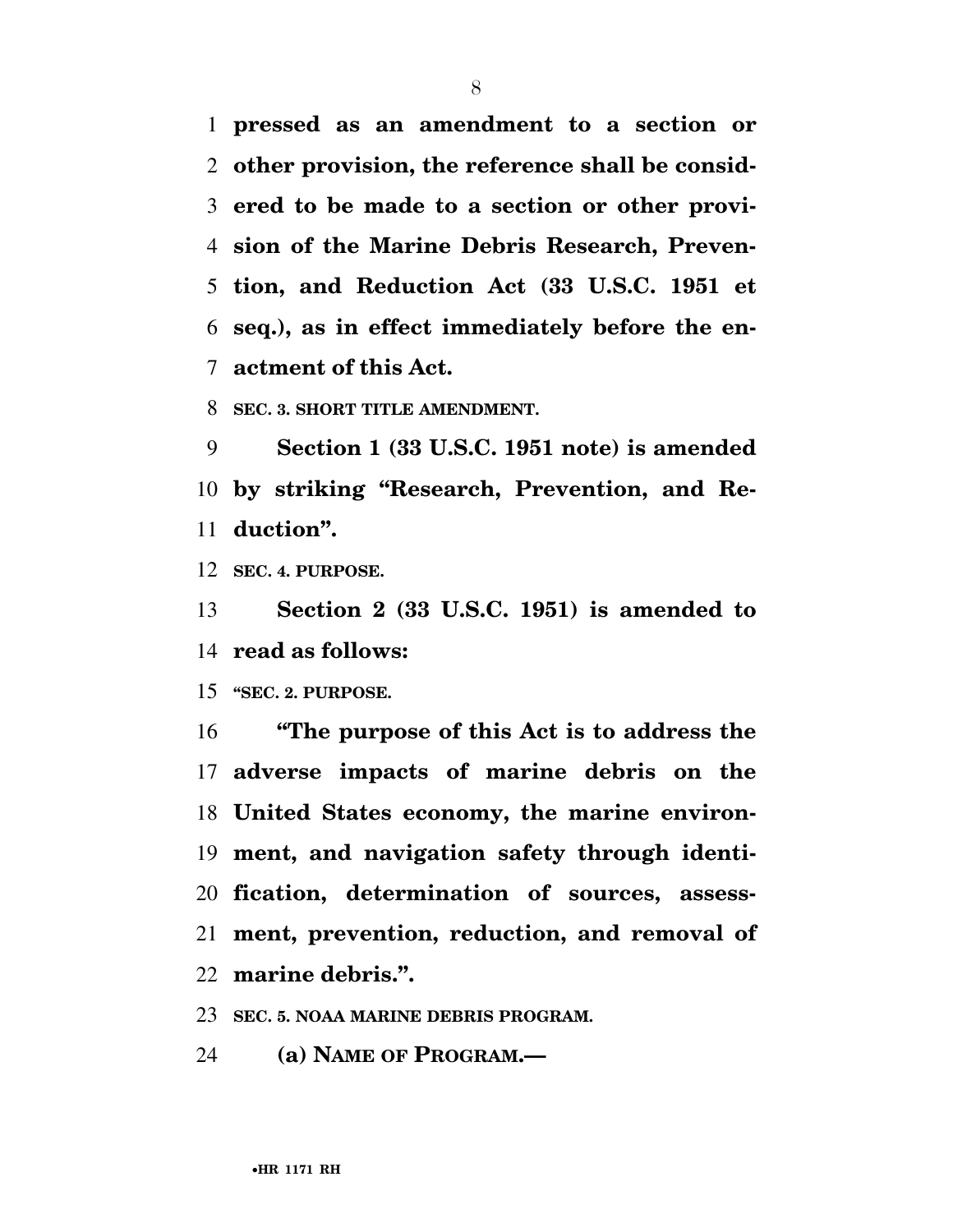| $\mathbf{1}$   | $(1)$ In GENERAL.—Section 3 $(33 \text{ U.S.C.})$         |
|----------------|-----------------------------------------------------------|
| $\overline{2}$ | $1952$ ) is amended—                                      |
| 3              | (A) in the section heading by                             |
| $\overline{4}$ | striking "PREVENTION AND REMOVAL";                        |
| 5              | and                                                       |
| 6              | (B) in subsection $(a)$ —                                 |
| 7              | (i) by striking "Prevention"                              |
| 8              | and Removal Program to reduce                             |
| 9              | and prevent" and inserting "Pro-                          |
| 10             | gram to identify, determine                               |
| 11             | sources of, assess, prevent, re-                          |
| 12             | duce, and remove"; and                                    |
| 13             | (ii) by inserting "the economy                            |
| 14             | of the United States," after "ma-                         |
| 15             | rine debris on"; and                                      |
| 16             | (iii) by inserting a comma                                |
| 17             | after "environment".                                      |
| 18             | (2) CONFORMING AMENDMENT.-Para-                           |
| 19             | graph $(7)$ of section $7$ $(33 \text{ U.S.C. } 1956)$ is |
| 20             | amended by striking "Prevention and Re-                   |
| 21             | moval".                                                   |
| 22             | (b) PROGRAM COMPONENTS.-Section 3(b)                      |
|                | $23$ (33 U.S.C. 1952(b)) is amended to read as fol-       |
|                | 24 <b>lows:</b>                                           |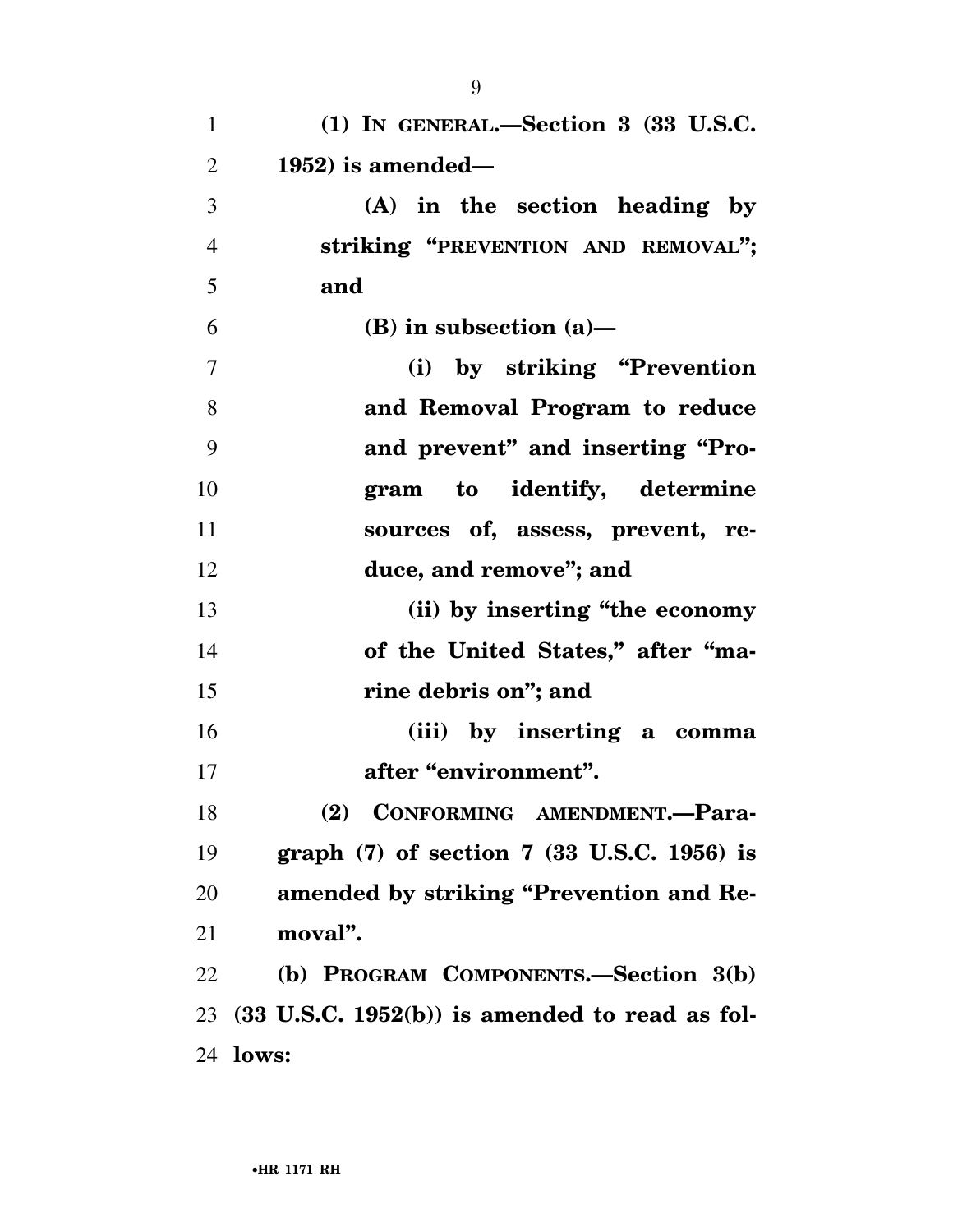**''(b) PROGRAM COMPONENTS.—The Adminis- trator, acting through the Program and sub- ject to the availability of appropriations, shall—** 

 **''(1) identify, determine sources of, as- sess, prevent, reduce, and remove marine debris, with a focus on marine debris pos- ing a threat to living marine resources and navigation safety;** 

**''(2) provide national and regional co- ordination to assist States, Indian tribes, and regional organizations in identifica- tion, determination of sources, assess- ment, prevention, reduction, and removal of marine debris;** 

**''(3)** undertake efforts to reduce ad- **verse impacts of lost and discarded fish- ing gear on living marine resources and navigation safety, including—** 

 **''(A) research and development of alternatives to gear posing threats to the marine environment, and meth- ods for marking gear used in specific fisheries to enhance the tracking, re-**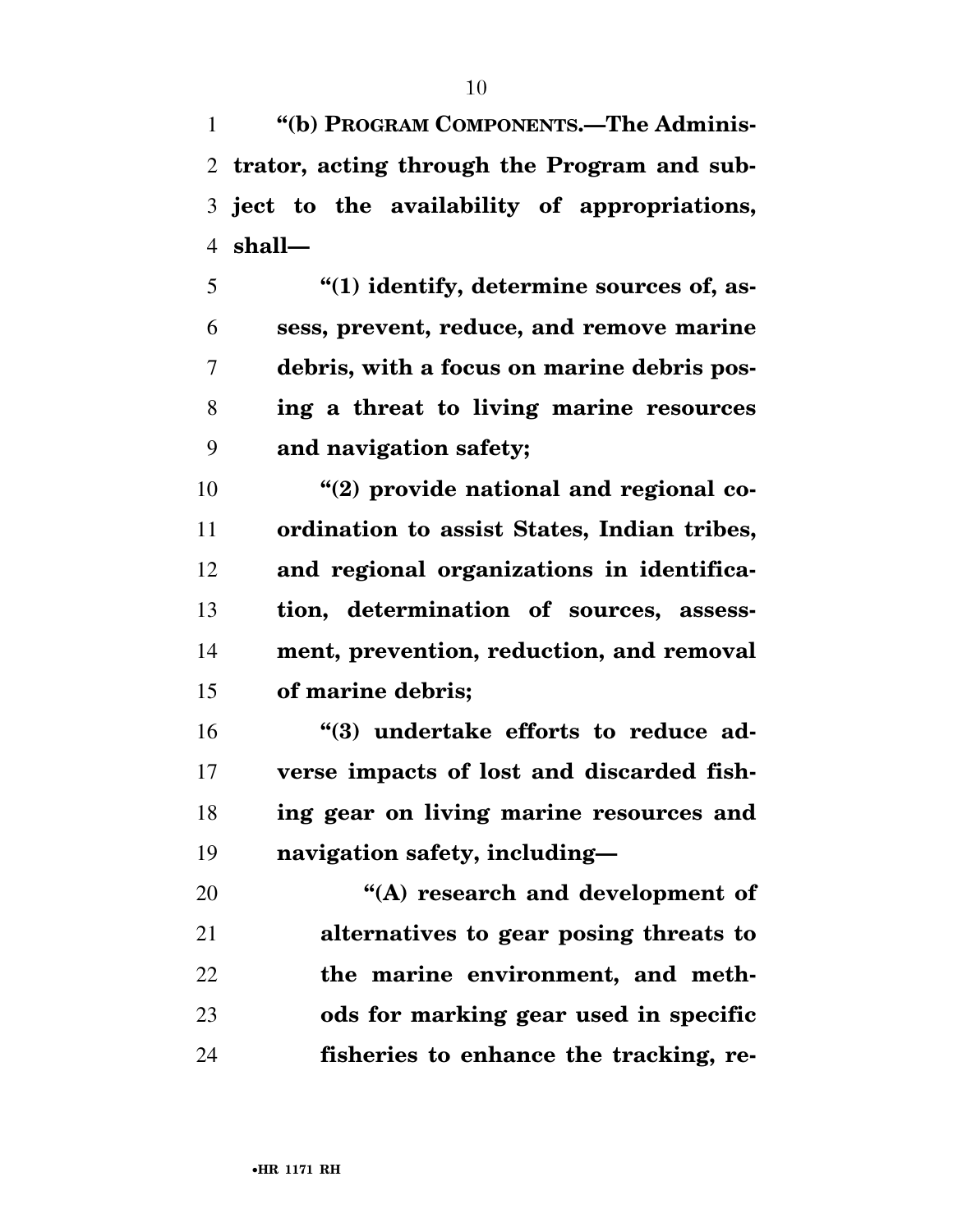| covery, and identification of lost and |
|----------------------------------------|
| discarded gear; and                    |

 **''(B) development of effective non- regulatory measures and incentives to cooperatively reduce the volume of lost and discarded fishing gear and to aid in its recovery; and** 

8 (4) undertake outreach and edu- **cation of the public and other stake- holders on sources of marine debris, threats associated with marine debris, and approaches to identify, determine sources of, assess, prevent, reduce, and remove marine debris and its adverse im- pacts on the United States economy, the marine environment, and navigational safety, including outreach and education activities through public-private initia-tives.''.** 

 **(c) REPEAL.—Section 2204 of the Marine Plastic Pollution Research and Control Act of 1987 and the item relating to that section in the table of contents contained in section 2 of the United States-Japan Fishery Agreement**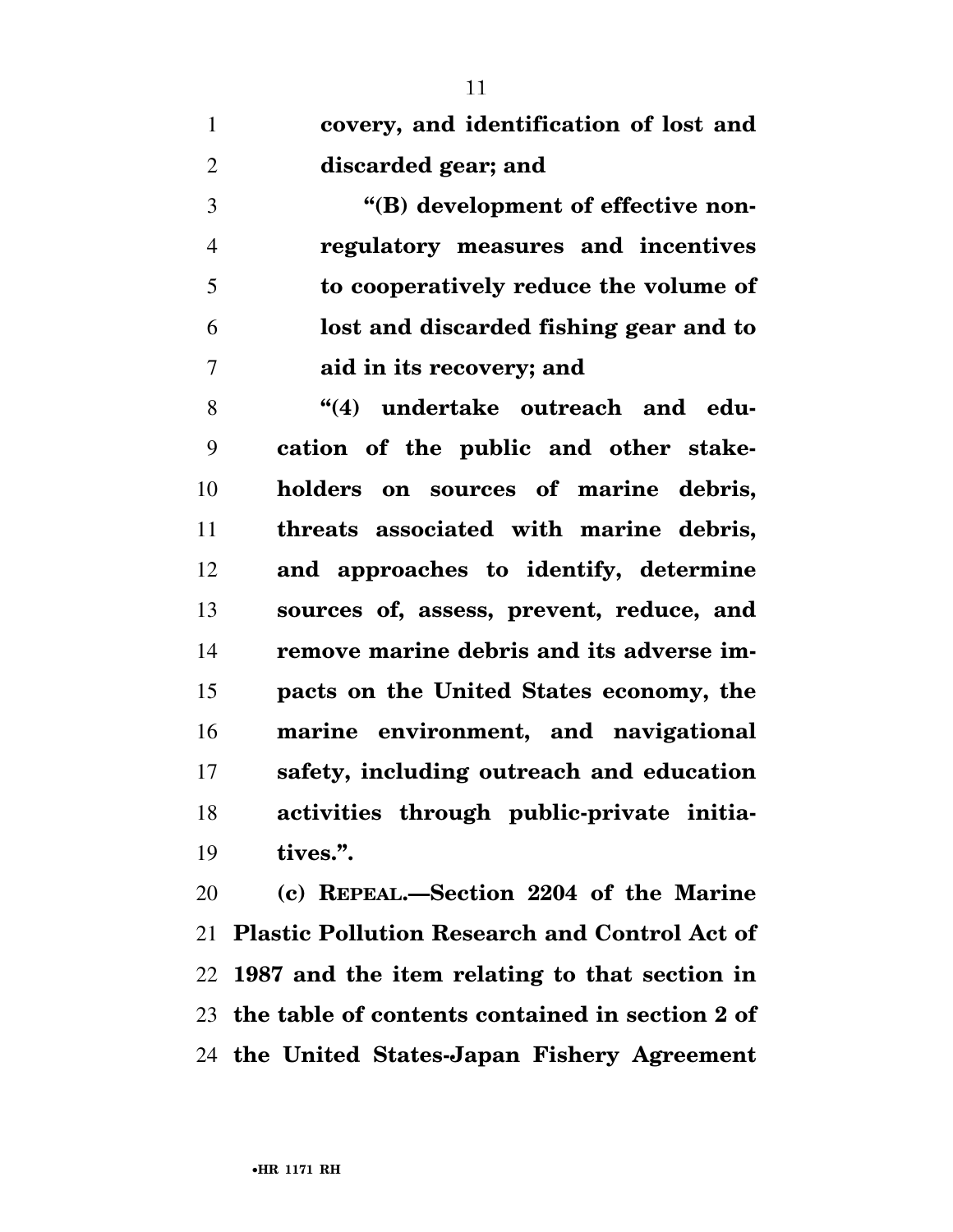**Approval Act of 1987 (33 U.S.C. 1915) are re-**

**pealed.** 

 **(d) GRANT CRITERIA AND GUIDELINES.—Sec- tion 3(c) (33 U.S.C. 1952(c)) is amended— (1) in paragraph (1), by striking ''sec-** $6 \t{tion } 2(1)''$  and inserting "section 2"; **(2) by repealing paragraph (5); and (3) by redesignating paragraphs (6) and (7) as paragraphs (5) and (6). SEC. 6. REPEAL OF OBSOLETE PROVISIONS. Section 4 (33 U.S.C. 1953) is amended— (1) by striking ''(a) STRATEGY.—''; and (2) by repealing subsections (b) and (c). SEC. 7. AMENDMENTS TO DEFINITIONS. (a) INTERAGENCY MARINE DEBRIS COORDI- NATING COMMITTEE.— (1) IN GENERAL.—Except as provided in subsection (b), section 2203 of the Ma- rine Plastic Pollution Research and Con- trol Act of 1987 (33 U.S.C. 1914) is redesig- nated and moved to replace and appear as section 5 of the Marine Debris Re- search, Prevention, and Reduction Act (33 U.S.C. 1954).**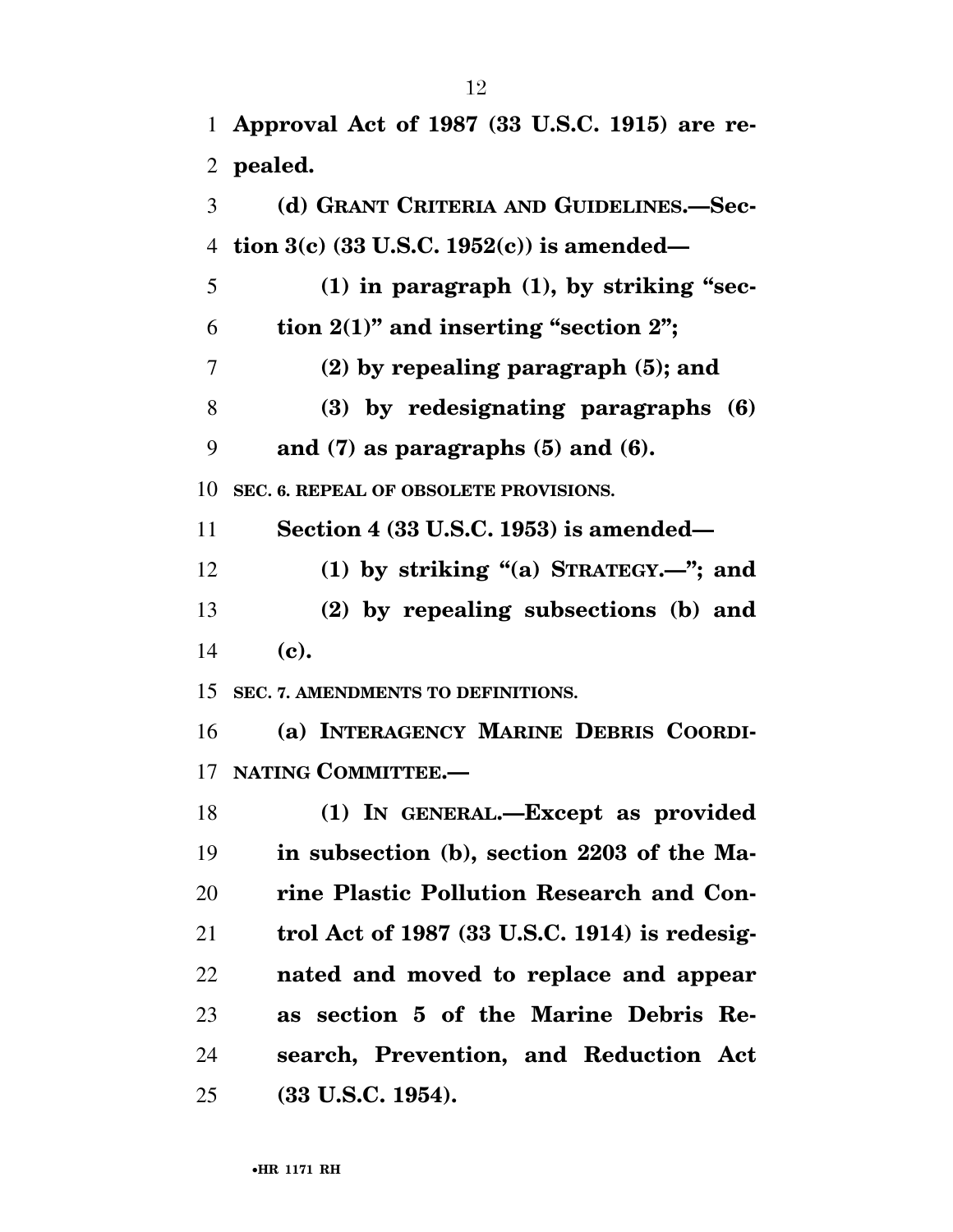| $\mathbf{1}$   | (2) CLERICAL AMENDMENT.—The item                        |
|----------------|---------------------------------------------------------|
| $\overline{2}$ | relating to section 2203 in the table of                |
| 3              | contents contained in section 2 of the                  |
| $\overline{4}$ | United States-Japan Fishery Agreement                   |
| 5              | Approval Act of 1987 is repealed.                       |
| 6              | (b) BIENNIAL PROGRESS REPORTS.-Section                  |
| 7              | $5(c)(2)$ (33 U.S.C. 1954(c)(2)), as in effect imme-    |
| 8              | diately before the enactment of this Act—               |
| 9              | $(1)$ is redesignated as subsection $(e)$ of            |
| 10             | section 5, as redesignated and moved by                 |
| 11             | the amendment made by subsection (a) of                 |
| 12             | this section; and                                       |
| 13             | $(2)$ is amended—                                       |
| 14             | (A) by striking "ANNUAL PROGRESS                        |
| 15             | REPORTS.—" and all that<br>follows                      |
| 16             | through "thereafter" and inserting                      |
| 17             | <b>PROGRESS</b><br><b>"BIENNIAL</b><br><b>REPORTS.-</b> |
| 18             | Bienially";                                             |
| 19             | (B) by inserting "Natural" before                       |
| 20             | "Resources";                                            |
| 21             | (C) by redesignating subpara-                           |
| 22             | graphs $(A)$ through $(E)$ as paragraphs                |
| 23             | (1) through (5) of such subsection;                     |
| 24             | and                                                     |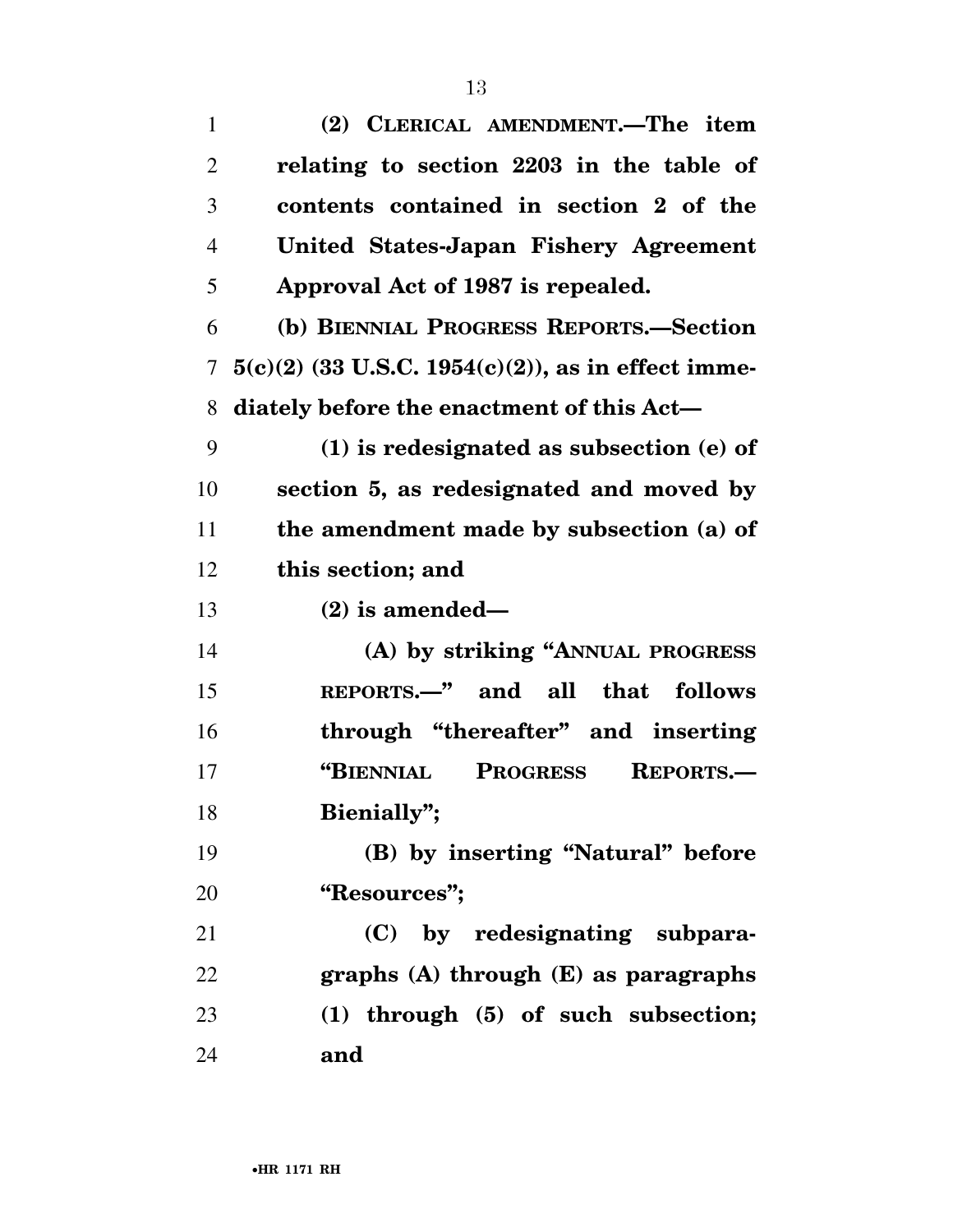| $\mathbf{1}$   | (D) by moving such subsection 2                   |
|----------------|---------------------------------------------------|
| $\overline{2}$ | ems to the left.                                  |
| 3              | SEC. 8. CONFIDENTIALITY OF SUBMITTED INFORMATION. |
| 4              | Section $6(2)$ (33 U.S.C. 1955 $(2)$ ) is amended |
| 5              | by striking "by the fishing industry".            |
| 6              | SEC. 9. MARINE DEBRIS DEFINITION.                 |
| $\overline{7}$ | Section 7 (33 U.S.C. 1956) is amended—            |
| 8              | $(1)$ by redesignating paragraph $(3)$ as         |
| 9              | paragraph (9), and moving such para-              |
| 10             | graph to appear after paragraph (8); and          |
| 11             | $(2)$ by inserting after paragraph $(2)$          |
| 12             | the following:                                    |
| 13             | "(3) MARINE DEBRIS.—The term 'ma-                 |
| 14             | rine debris' means any persistent solid           |
| 15             | material that is manufactured or proc-            |
| 16             | essed and directly or indirectly, and in-         |
| 17             | tentionally or unintentionally, disposed          |
| 18             | of or abandoned into the marine environ-          |
| 19             | ment or the Great Lakes.".                        |
| 20             | SEC. 10. AUTHORIZATION OF APPROPRIATIONS.         |
| 21             | Section $9(33 \text{ U.S.C. } 1958)$ is amended—  |
| 22             | (1) by striking "are" and inserting               |
| 23             | "is";                                             |
|                |                                                   |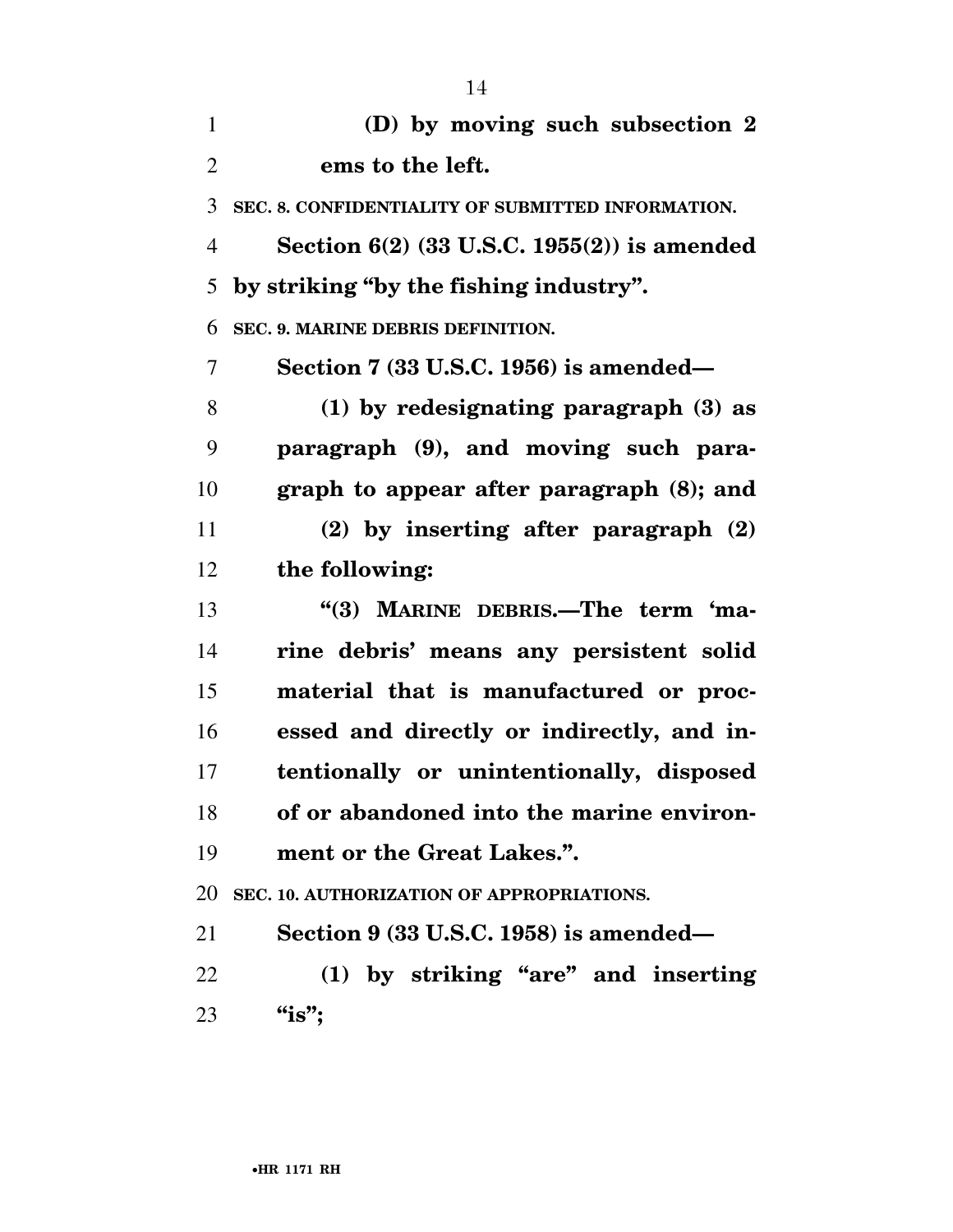**(2) by striking ''2006 through 2010'' and all that follows through "(1)" and in- serting ''through fiscal year 2015''; (3) in paragraph (1), by striking ''\$10,000,000'' and inserting ''\$4,900,000''; and (4) by striking ''; and'' and all that fol-lows through the end of paragraph (2)** 

**and inserting a period.**